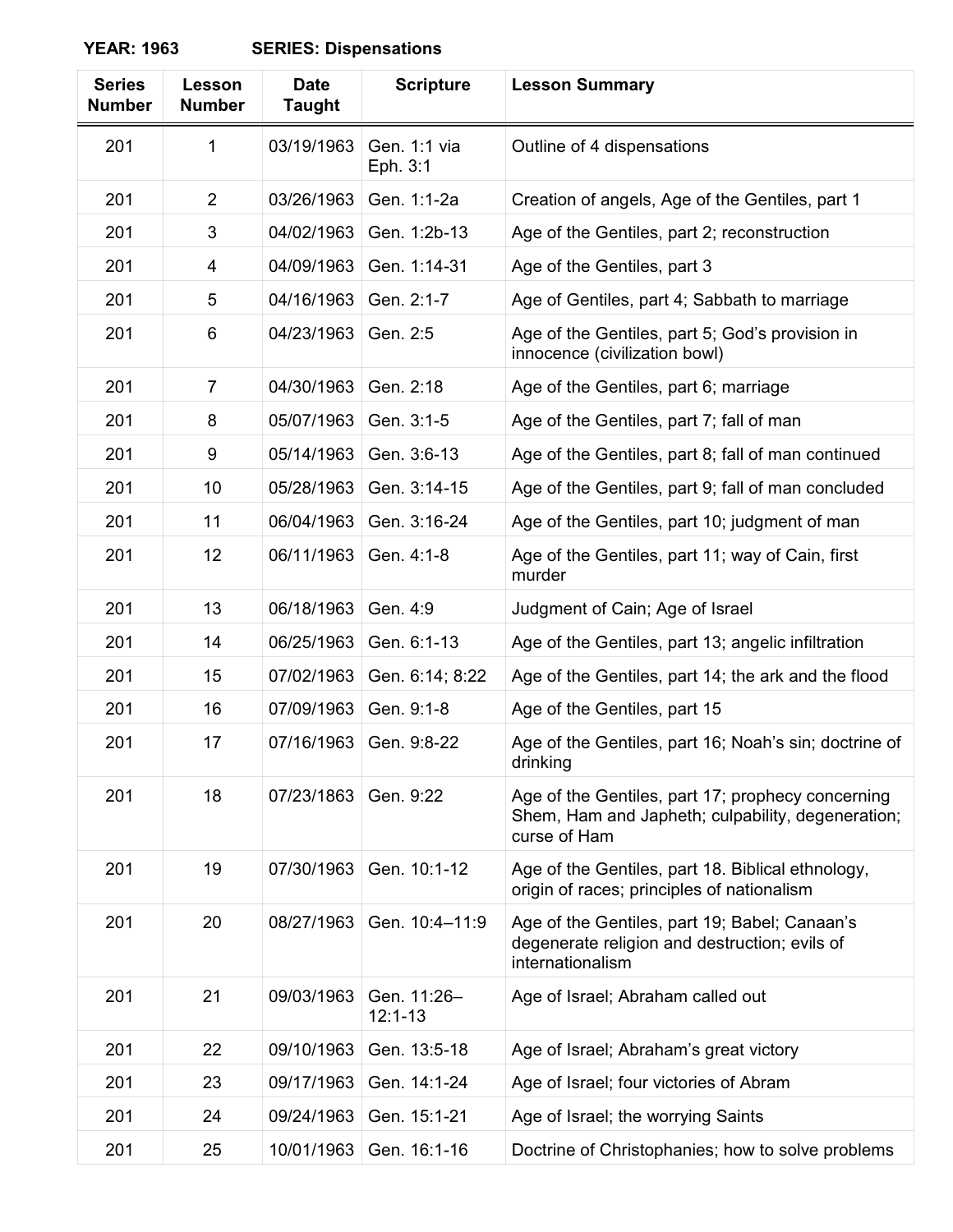| <b>Series</b><br><b>Number</b> | Lesson<br><b>Number</b> | <b>Date</b><br><b>Taught</b> | <b>Scripture</b>                                | <b>Lesson Summary</b>                                                         |
|--------------------------------|-------------------------|------------------------------|-------------------------------------------------|-------------------------------------------------------------------------------|
| 201                            | 26                      | 10/08/1963                   | Gen. 17:1-12;<br>Rom. 4:17                      | Abram's hopeless situation                                                    |
| 201                            | 27                      | 10/22/1963                   | Gen. 17:15-18                                   | A believer in fellowship                                                      |
| 201                            | 28                      | 10/29/1963                   | Gen. 19 and 20                                  | Believer out of fellowship; immature believer                                 |
| 201                            | 29                      | 11/05/1963                   | Gen. 22:1-17                                    | Abraham's greatest victory                                                    |
| 201                            | 30                      | 11/12/1963                   | Gen. 37:1-37;<br>Rom. 8:28, 32;<br>1 Pet. 1:7-8 | Joseph sold into slavery                                                      |
| 201                            | 31                      | 11/19/1963                   | Gen. 39:1-40:4                                  | The life of Joseph                                                            |
| 201                            | 32                      | 11/26/1963                   | Gen. 40:5-23                                    | The prophet Joseph                                                            |
| 201                            | 33                      | 12/03/1963                   | Gen. 41:1-52 via<br>Jer. 17:5                   | Joseph in victory                                                             |
| 201                            | 34                      | 12/10/1963                   | Gen. 42:1-38                                    | Age of Israel                                                                 |
| 201                            | 35                      | 12/17/1963                   | Gen. 43-47                                      | How to be miserable and successful as a Christian                             |
| 201                            | 36                      | 01/07/1964                   | Gen. 47:27-<br>49:48                            | Jacob's twilight years                                                        |
| 201                            | 37                      | 01/14/1964                   | Gen. 49:5-13                                    | Jacob's dying words; prophecy of Israel, part 1                               |
| 201                            | 38                      | 01/21/1964                   | Gen. 49:14-33                                   | Prophecy of Israel, part 2                                                    |
| 201                            | 39                      | 01/28/1964                   | Gen. 50:15-21                                   | Joseph's grace mental attitude                                                |
| 201                            | 40                      | 02/11/1964                   | Gen. 50:22-26<br>via 1 Thess. 5:1               | Joseph's bones. The Word of God your absolute<br>norm                         |
| 201                            | 41                      | 02/25/1964                   | Acts 1                                          | Review of dispensations. C.I. Scofield and original<br>languages of Scripture |
| 201                            | 42                      | 03/03/1964                   | Lev. 1:1-2:16                                   | The Law, part 1                                                               |
| 201                            | 43                      | 03/10/1964                   | Lev. 3:1-6:5                                    | Doctrine of the Fifth Peace Offering                                          |
| 201                            | 44                      | 03/17/1964                   | Ex. 12:1; Lev.<br>$23:1 - 5$                    | The Law, the Holy Days and the Feasts                                         |
| 201                            | 45                      | 04/07/1964                   | Ex. 12:15; Lev.<br>$23:5 - 14$                  | Law, feasts                                                                   |
| 201                            | 46                      | 04/14/1964                   | Lev. 23:15-22                                   | Doctrine of the Mystery                                                       |
| 201                            | 47                      | 04/21/1964                   | Lev. 23:23-44                                   | The Law, Feasts                                                               |
| 201                            | 48                      | 04/28/1964                   | 1 Sam. 16:1-23                                  | Life of David, part 1                                                         |
| 201                            | 49                      | 05/05/1964                   | 1 Sam. 17:1-31                                  | Life of David, part 2                                                         |
| 201                            | 50                      | 05/12/1964                   | 1 Sam. 17:32-53                                 | Life of David, part 3                                                         |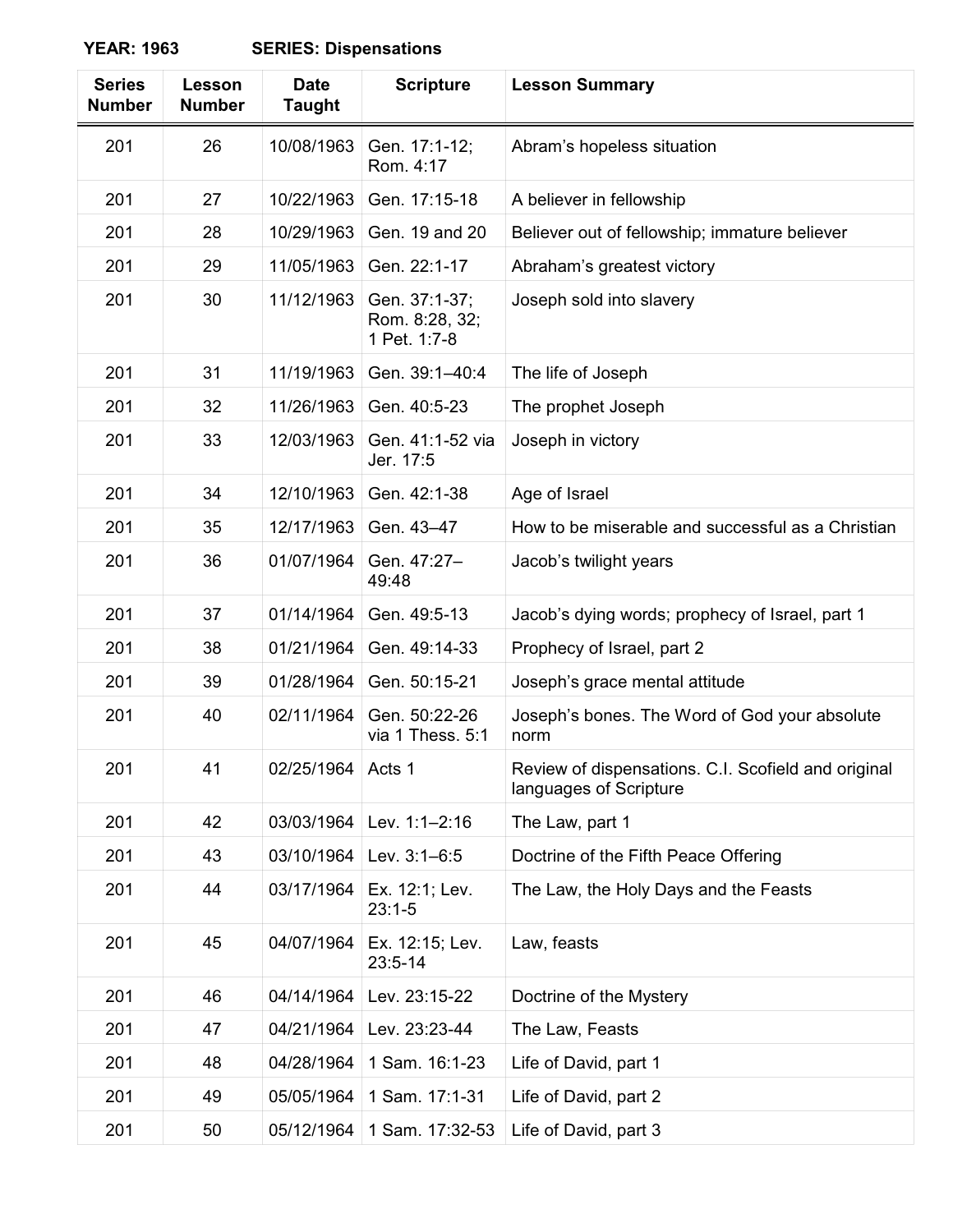| <b>Series</b><br><b>Number</b> | Lesson<br><b>Number</b> | <b>Date</b><br><b>Taught</b> | <b>Scripture</b>                         | <b>Lesson Summary</b>                                                               |
|--------------------------------|-------------------------|------------------------------|------------------------------------------|-------------------------------------------------------------------------------------|
| 201                            | 51                      | 05/26/1964                   | 1 Sam. 18; 19;<br>21; 22                 | Life of David, part 4                                                               |
| 201                            | 52                      | 06/02/1964                   | 1 Sam. 22-26                             | Life of David, part 5                                                               |
| 201                            | 53                      | 06/09/1964                   | 1 Sam. 26:1                              | Life of David, part 6                                                               |
| 201                            | 54                      | 06/23/1964                   | 2 Sam. 7:8;<br>1 Kings 2                 | <b>Davidic Covenant</b>                                                             |
| 201                            | 55                      | 06/30/1964                   | 1 Kings<br>16:28-17:7                    | Life of Elijah                                                                      |
| 201                            | 56                      | 07/07/1964                   | 1 Kings 17:8-24                          | Life of Elijah                                                                      |
| 201                            | 57                      | 07/14/1964                   | 1 Kings 18:1-21                          | Life of Elijah; racial issue                                                        |
| 201                            | 58                      | 07/21/1964                   | 1 Kings 18:21                            | Rival, reasons why prayers are not answered                                         |
| 201                            | 59                      | 07/28/1964                   | 1 Kings 19:1-21                          | Elijah's self-pity                                                                  |
| 201                            | 60                      | 09/01/1964                   | 1 Kings 19:19-<br>21; 2 Kings 2:1-<br>18 | Elijah the Prophet, his seminaries                                                  |
| 201                            | 61                      | 09/08/1964                   | Isa. 1:1-5                               | Isaiah; angels; outline of chapter 1                                                |
| 201                            | 62                      | 09/15/1964                   | Isa. 1:6-14                              |                                                                                     |
| 201                            | 63                      | 09/22/1964                   | Isa. 1:15-31                             |                                                                                     |
| 201                            | 64                      | 09/29/1964                   | Isa. 2:1-5                               | Panorama of millennium plus review of<br>dispensations; Israel restored as a Nation |
| 201                            | 65                      | 10/06/1964                   | Isa. 2:6-3:26                            | Discipline of Israel in the Tribulation                                             |
| 201                            | 66                      | 10/13/1964                   | Isa. 4:1-6                               | The baptism of fire                                                                 |
| 201                            | 67                      | 10/20/1964                   | Isa. 5:1-7                               | Age of Israel                                                                       |
| 201                            | 68                      | 10/27/1964                   | Isa. 5:8-13                              | Age of Israel                                                                       |
| 201                            | 69                      | 11/03/1964                   | Isa. 5:14-30                             |                                                                                     |
| 201                            | 70                      | 11/10/1964                   | Isa. 5 and 6                             |                                                                                     |
| 201                            | 71                      | 11/17/1964                   | Isa. 7:1-9                               |                                                                                     |
| 201                            | 72                      | 11/24/1964                   | Isa. 7:10-25                             |                                                                                     |
| 201                            | 73                      | 12/01/1964                   | Isa. 8:1-22                              |                                                                                     |
| 201                            | 74                      | 12/08/1964                   | Isa. 9                                   |                                                                                     |
| 201                            | 75                      | 12/15/1964                   | Isa. 10:1-27                             |                                                                                     |
| 201                            | 76                      | 12/22/1964                   | Isa. 10:28-34;<br>$11:1-2$               |                                                                                     |
| 201                            | 77                      | 12/29/1964                   | Isa. 11:1-5                              |                                                                                     |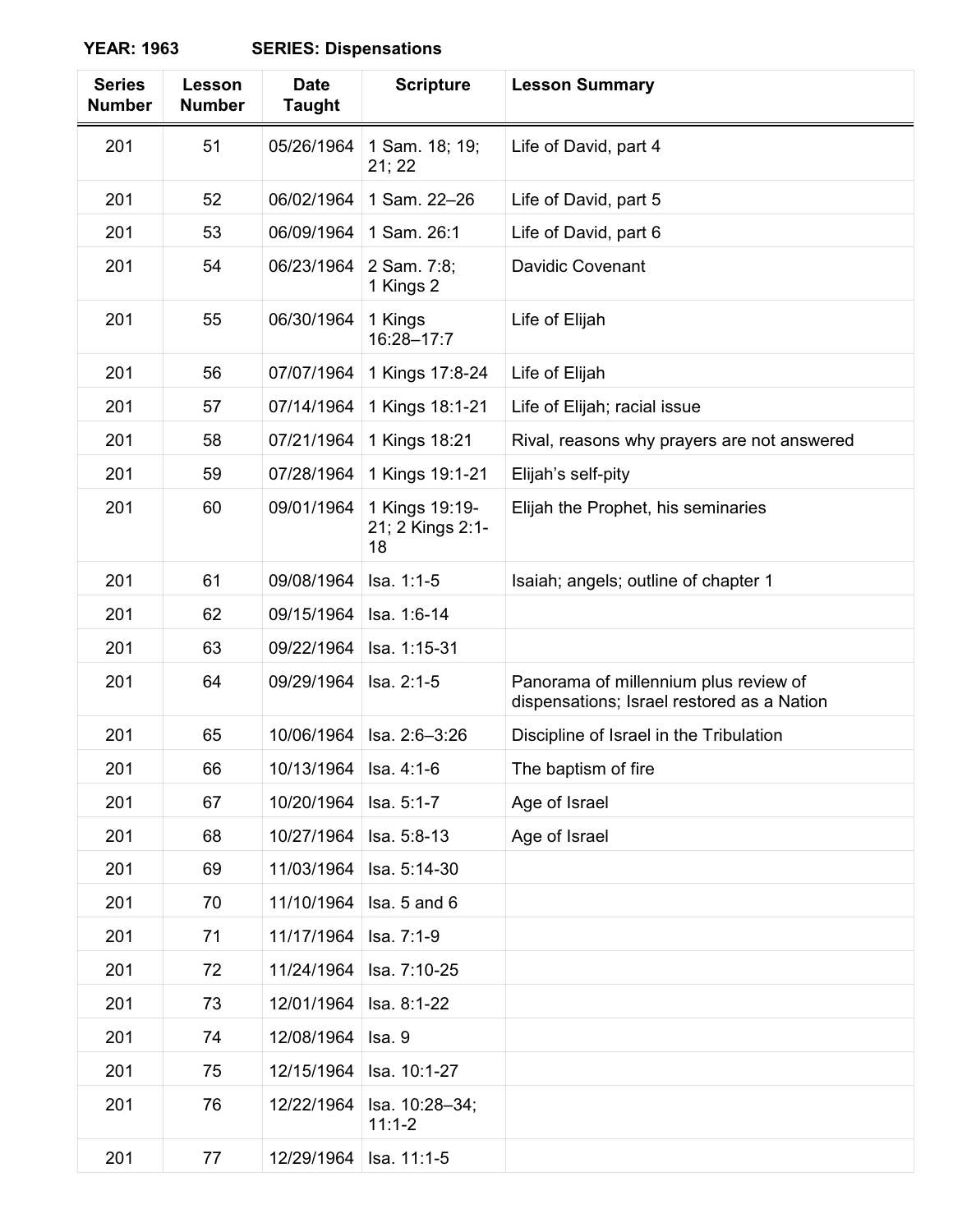| <b>Series</b><br><b>Number</b> | Lesson<br><b>Number</b> | <b>Date</b><br><b>Taught</b> | <b>Scripture</b>                | <b>Lesson Summary</b>                                                                                    |
|--------------------------------|-------------------------|------------------------------|---------------------------------|----------------------------------------------------------------------------------------------------------|
| 201                            | 78                      | 01/05/1965                   | Isa. 11:6-12:6;<br>26:1-31      | Environment of the Millennium                                                                            |
| 201                            | 79                      | 01/12/1965                   | Ezek. 28:11-19;<br>Isa. 14:1-11 | Three falls of Satan                                                                                     |
| 201                            | 80                      | 01/19/1965                   | Isa. 14:12-15                   | Satan's sin of negative volition                                                                         |
| 201                            | 81                      | 01/26/1965                   | Isa. 14:16-32;<br>$28:1 - 8$    |                                                                                                          |
| 201                            | 82                      | 02/09/1965                   | Isa. 28:1-8                     |                                                                                                          |
| 201                            | 83                      | 02/16/1965                   | Isa. 28:9-11                    | Tongues; precept upon precept                                                                            |
| 201                            | 84                      | 02/23/1965                   | Isa. 28:12-16                   |                                                                                                          |
| 201                            | 85                      | 93/02/1965                   | Isa. 28:17-29                   |                                                                                                          |
| 201                            | 86                      | 03/09/1965                   | Isa. 29:1-8                     |                                                                                                          |
| 201                            | 87                      | 03/23/1965                   | Isa. 29:9-16                    |                                                                                                          |
| 201                            | 88                      | 03/30/1965                   | Isa. 29:17-24                   | What is meekness?                                                                                        |
| 201                            | 89                      | 04/06/1965                   | Jer. 17:1-8; Isa.<br>$30:1-6$   |                                                                                                          |
| 201                            | 90                      | 04/13/1965                   | Isa. 30:8-15                    |                                                                                                          |
| 201                            | 91                      | 04/20/1965                   | Isa. 30:16-20                   |                                                                                                          |
| 201                            | 92                      | 04/27/1965                   | Isa. 30:21-33                   |                                                                                                          |
| 201                            | 93                      | 05/04/1965                   | Isa. 31:1-9; 32:1-<br>20        | 4 <sup>th</sup> cycle of discipline                                                                      |
| 201                            | 94                      | 05/11/1965                   | Isa. 33:1-6                     |                                                                                                          |
| 201                            | 95                      | 05/18/1965                   | Isa. 33:7-13                    |                                                                                                          |
| 201                            | 96                      | 05/25/1965                   | Isa. 33:14-16                   |                                                                                                          |
| 201                            | 97                      | 05/01/1965                   | Isa. 33:17-35:10                |                                                                                                          |
| 201                            | 98                      | 06/29/1965                   | Isa. 36:1-12                    |                                                                                                          |
| 201                            | 99                      | 07/06/1965                   | Isa. 36:13-22                   | Psychological warfare                                                                                    |
| 201                            | 100                     | 07/13/1965                   | Isa. 37:1-8                     |                                                                                                          |
| 201                            | 101                     | 07/20/1965                   | Isa. 37:9-14                    | Second Assyrian deputation                                                                               |
| 201                            | 102                     | 07/27/1965                   | Isa. 37:15-29                   | Hezekiah's fantastic prayer; Isaiah's message to<br>Sennacherib; Isaiah's true interpretation of history |
| 201                            | 103                     | 08/03/1965                   | Isa. 37:30-38                   | Message to the future remnant of History                                                                 |
| 201                            | 104                     | 08/10/1965                   | Isa. 38:1-3                     | Hezekiah's rebound                                                                                       |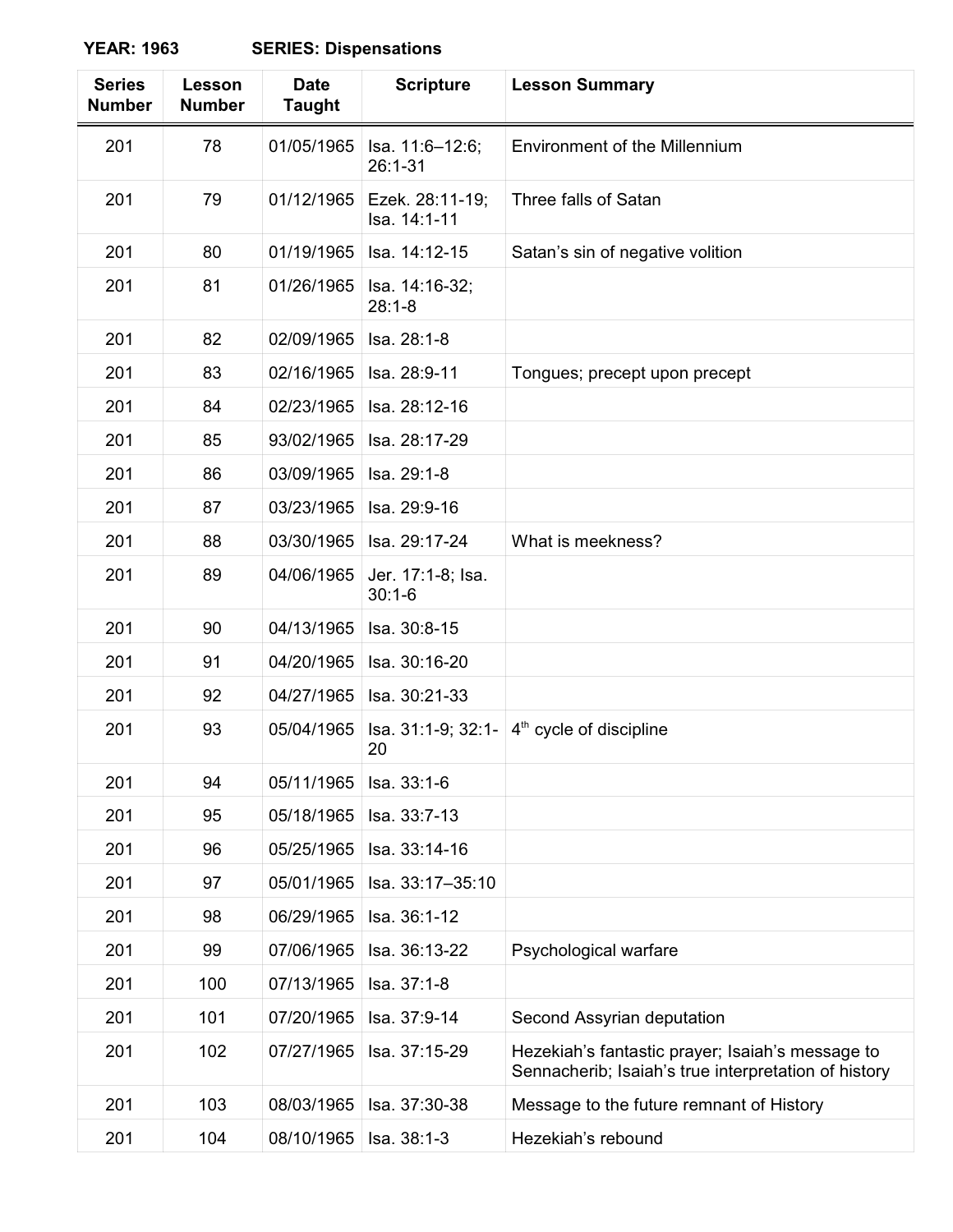| <b>Series</b><br><b>Number</b> | Lesson<br><b>Number</b> | <b>Date</b><br><b>Taught</b> | <b>Scripture</b>                    | <b>Lesson Summary</b>                                       |
|--------------------------------|-------------------------|------------------------------|-------------------------------------|-------------------------------------------------------------|
| 201                            | 105                     | 08/31/1965                   | Isa. 38:4-8                         | Case of misplaced verse                                     |
| 201                            | 106                     | 09/07/1965                   | Isa. 38:9-20 via<br>Ps. 116; 117    | Isaiah tract on rebound                                     |
| 201                            | 107                     | 09/14/1965                   | Isa. 39:1-8                         |                                                             |
| 201                            | 108                     | 09/21/1965                   | Isa. 40:1-8                         |                                                             |
| 201                            | 109                     | 09/28/1965                   | Isa. 40:9                           |                                                             |
| 201                            | 110                     | 10/05/1965                   | Isa. 40:10-31                       |                                                             |
| 201                            | 111                     | 10/19/1965                   | Isa. 41:1-4                         |                                                             |
| 201                            | 112                     | 10/26/1965                   | Isa. 41:5-10                        |                                                             |
| 201                            | 113                     | 11/02/1965                   | Isa. 41:11-29                       | Protection of Israel                                        |
| 201                            | 114                     | 11/09/1965                   | Isa. 42:1-12                        | Rise of Cyrus is the Prophetical analogy to Jesus<br>Christ |
| 201                            | 115                     | 11/16/1965                   | Isa. 42:13-25                       | Triumph of the Servant                                      |
| 201                            | 116                     | 11/30/1965                   | Isa. 43:1-4                         | Restoration of Israel in the future                         |
| 201                            | 117                     | 12/07/1965                   | Isa. 43:5-9                         |                                                             |
| 201                            | 118                     | 12/14/1965                   | Isa. 43:10-17                       |                                                             |
| 201                            | 119                     | 12/21/1965                   | Isa. 43:18-22                       |                                                             |
| 201                            | 120                     | 12/18/1965                   | Isa. 49:1-4                         |                                                             |
| 201                            | 121                     | 01/04/1966                   | Isa. 49:5-17                        |                                                             |
| 201                            | 122                     |                              | 01/11/1966   Isa. 49:18-26          |                                                             |
| 201                            | 123                     | 01/18/1966                   | Isa. 50:1-6                         |                                                             |
| 201                            | 124                     | 01/25/1966                   | Isa. 50:7; 51:1-3                   |                                                             |
| 201                            | 125                     | 02/01/1966                   | Isa. 51:4-16                        |                                                             |
| 201                            | 126                     | 02/08/1966                   | Isa. 51:17; 52:1-<br>$\overline{2}$ |                                                             |
| 201                            | 127                     | 02/15/1966                   | Isa. 52:12-15;<br>$53:1 - 2$        |                                                             |
| 201                            | 128                     | 02/22/1966                   | Isa. 53:3-5                         |                                                             |
| 201                            | 129                     | 03/01/1966                   | Isa. 53:6-12                        |                                                             |
| 201                            | 130                     | 03/08/1966                   | Isa. 54:1-6                         |                                                             |
| 201                            | 131                     | 03/15/1966                   | Isa. 54:7-17;<br>55:1               |                                                             |
| 201                            | 132                     | 03/29/1966                   | Isa. 55:2-13                        |                                                             |